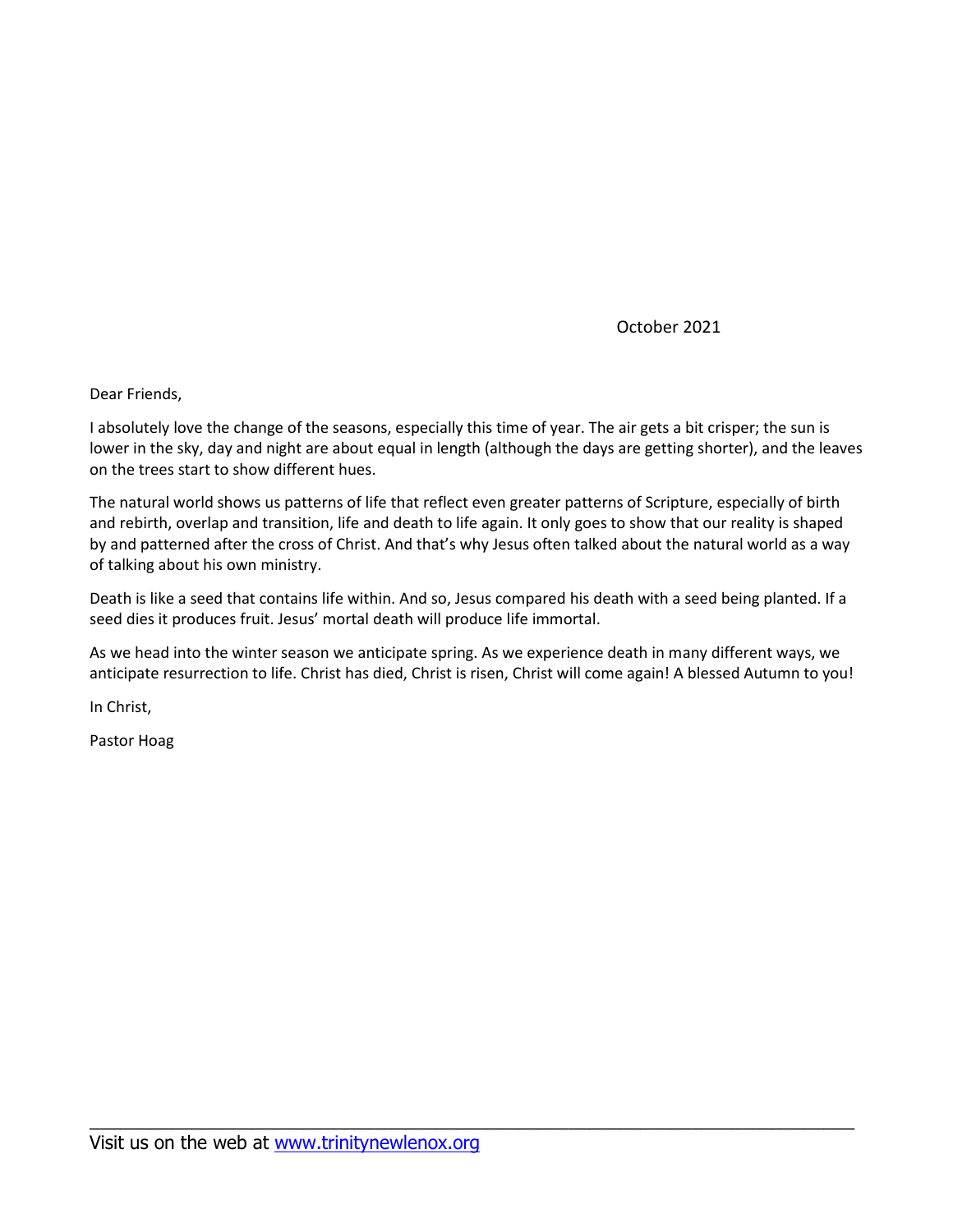

**2021 Newsletter**

Cool weather means fall fun for everyone. Enjoy the fall leaves, pumpkins, hayrides, bonfires and football games. Come join us at some of our fall activities.

We will continue to broadcast our service live on Facebook and YouTube on Sunday mornings at 10:30 am.

We will also be having an Outdoor Service each Sunday at 9:00 am weather permitting. If it is raining, we will move inside to the church. Once the weather has changed, we will move indoors but the time will remain at 9:00 am. Any Sunday School children will be dismissed at 9:15 am to attend Sunday School. **Masks must be worn at any indoor service.**

Join us on October  $17<sup>th</sup>$  between the two services for a special coffee hour to say goodbye to Ginny DeCarlo.

\_\_\_\_\_\_\_\_\_\_\_\_\_\_\_\_\_\_\_\_\_\_\_\_\_\_\_\_\_\_\_\_\_\_\_\_\_\_\_\_\_\_\_\_\_\_\_\_\_\_\_\_\_\_\_\_\_\_\_\_\_\_\_\_\_\_\_\_\_\_\_\_\_\_\_

**Church Member Updates during the month of September 2021**



**Baptisms:** Sofia Delilah Varju, birth date March 24, 2021, baptized September 5, 2021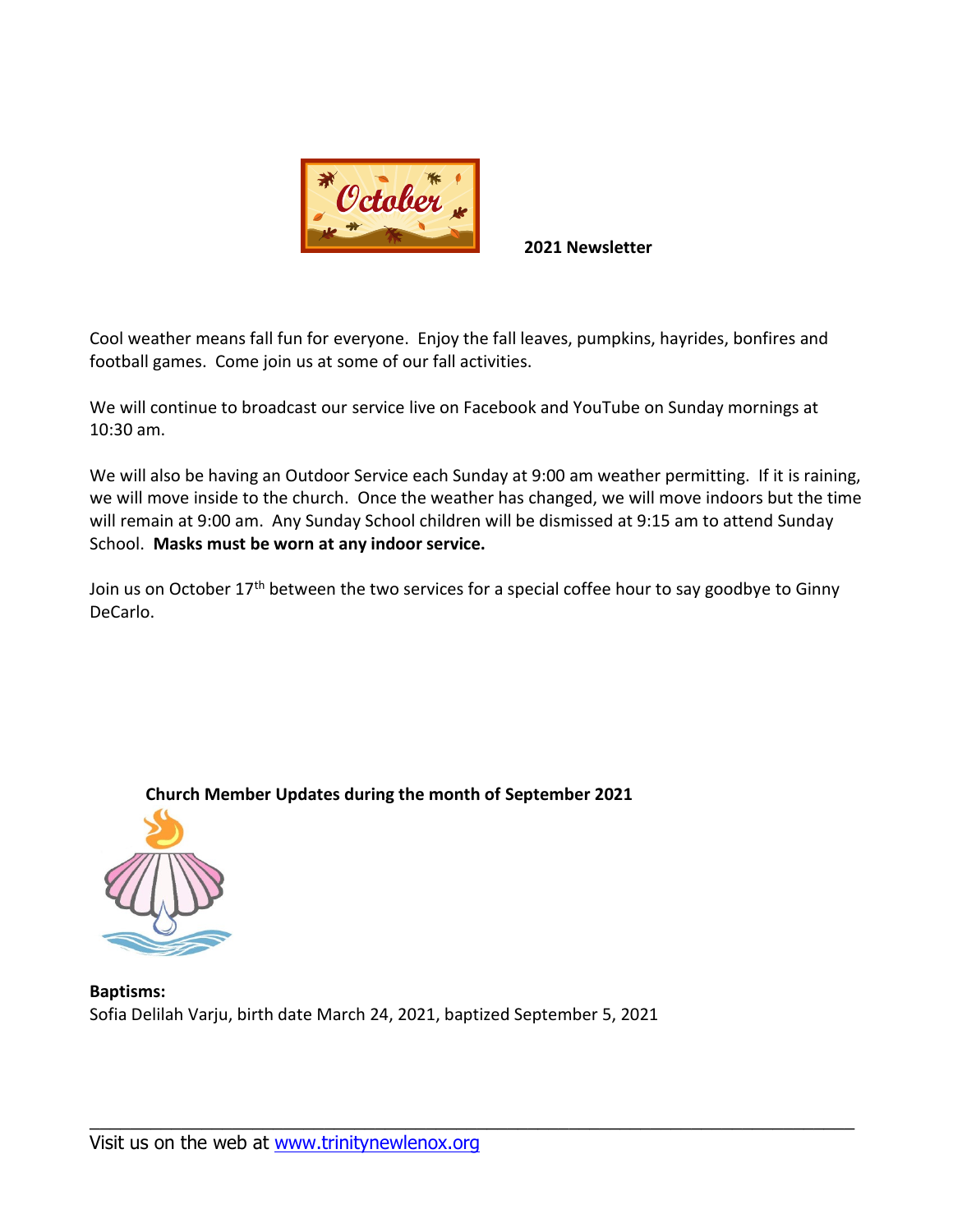

# **Church Council Elections are approaching on the weekend of October 17<sup>th</sup>.**

If you have considered becoming more involved with the running of the church, please consider running for a council position. All positions are for a two-year term, beginning in January 2022. Council meets monthly (excluding summer months) on the second Sunday of the month at 7:00 p.m. in the church library. Positions coming up for election are:

> Director of Outreach (a co-position) Director of Property (a co-position) Director of Spiritual Life (a co-position) Treasurer Director of Youth Ministry Council President

If you are interested in any of these positions, please contact Pastor Hoag at your earliest convenience.



**Church Keys –** Trinity has gone from keys to key fobs for entry into the building. If you have a key and still need access to the building at times when the church in not open, you will need to bring your key to the church secretary and exchange it for a new key fob.

If you still have a key and no longer need it, please bring it into the church secretary. The keys will no longer work.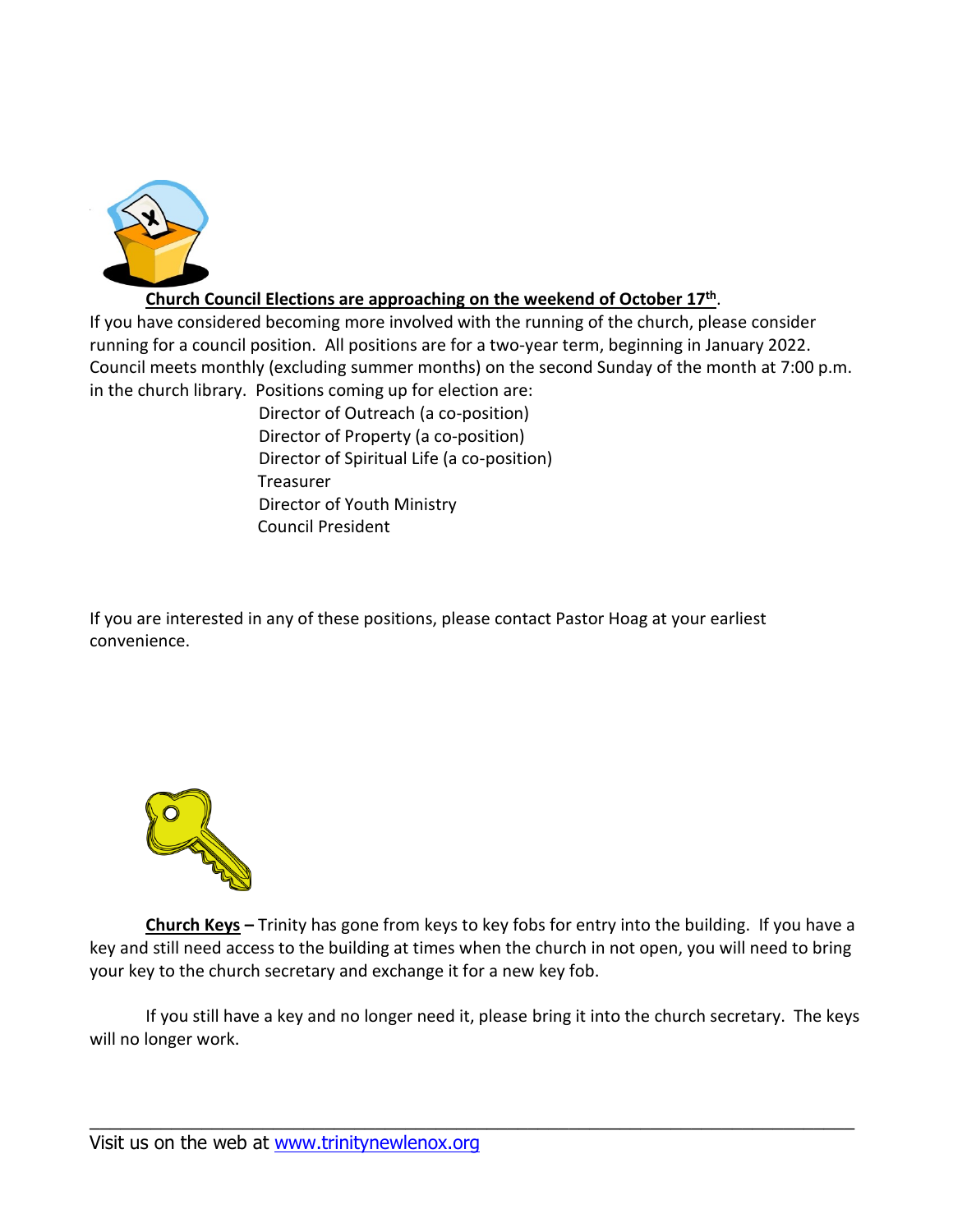

*Chancel Guild's Annual Fall Salad Luncheon – Has been cancelled for this year.*

*Our next meeting will be held on Saturday, October 2, 2021 at 9:00 a.m.* 

**Chancel Guild has two open Sundays on the 2021 altar flower calendar they would like to fill.** Fresh flowers are placed on the altar every Sunday to enhance and beautify the altar area in memory of a loved one, to commemorate a birthday, wedding, anniversary, or in celebration of God's blessings. The 2021 flower chart showing those open Sundays is posted in the cabinet across the general church office. The flower order forms are hanging on the cabinet. If you would like to sponsor flowers on one of those remaining Sundays, complete the form and place it along with a check **(made out to Trinity Lutheran Chancel Guild)** in the Chancel Guild mailbox in the general office. Your flowers may be picked up after the 10:30 service. Contact Kay Purnell at [purnellk51@hotmail.com](mailto:purnellk51@hotmail.com) or (815) 485-9017 if you have any questions. Thank you to all who sponsor!

If you have any questions, please contact Kay Purnell at [purnellk51@hotmail.com](mailto:purnellk51@hotmail.com) or (815) 485-9017.

Flowers left in the gym will be disposed of after 1 week.

### **Altar Flowers for the month of October:**

| October 3, 2021  | Tom & Wendy Kaun in Memory of Their Parents                                                                     |
|------------------|-----------------------------------------------------------------------------------------------------------------|
| October 10, 2021 | Jim & Jennifer Mudrock in Celebration of Their Wedding Anniversary                                              |
| October 17, 2021 | Denise Buchanan & Family in Memory of Bob Buchanan and<br>John & Jan Buell in Memory of Cathy, Debbie, and Lori |
| October 24, 2021 | Judi Donovan in Memory of Her Mother, Helen Sullivan                                                            |
| October 31, 2021 | Doug & Jan Schlak in Memory of Their Parents                                                                    |

\_\_\_\_\_\_\_\_\_\_\_\_\_\_\_\_\_\_\_\_\_\_\_\_\_\_\_\_\_\_\_\_\_\_\_\_\_\_\_\_\_\_\_\_\_\_\_\_\_\_\_\_\_\_\_\_\_\_\_\_\_\_\_\_\_\_\_\_\_\_\_\_\_\_\_

## **Chanel Schedule for October:**

October 3, 2021 Sally Jackson / Lois Dobbs

October 10, 2021 Lois Dobbs / Robin Krol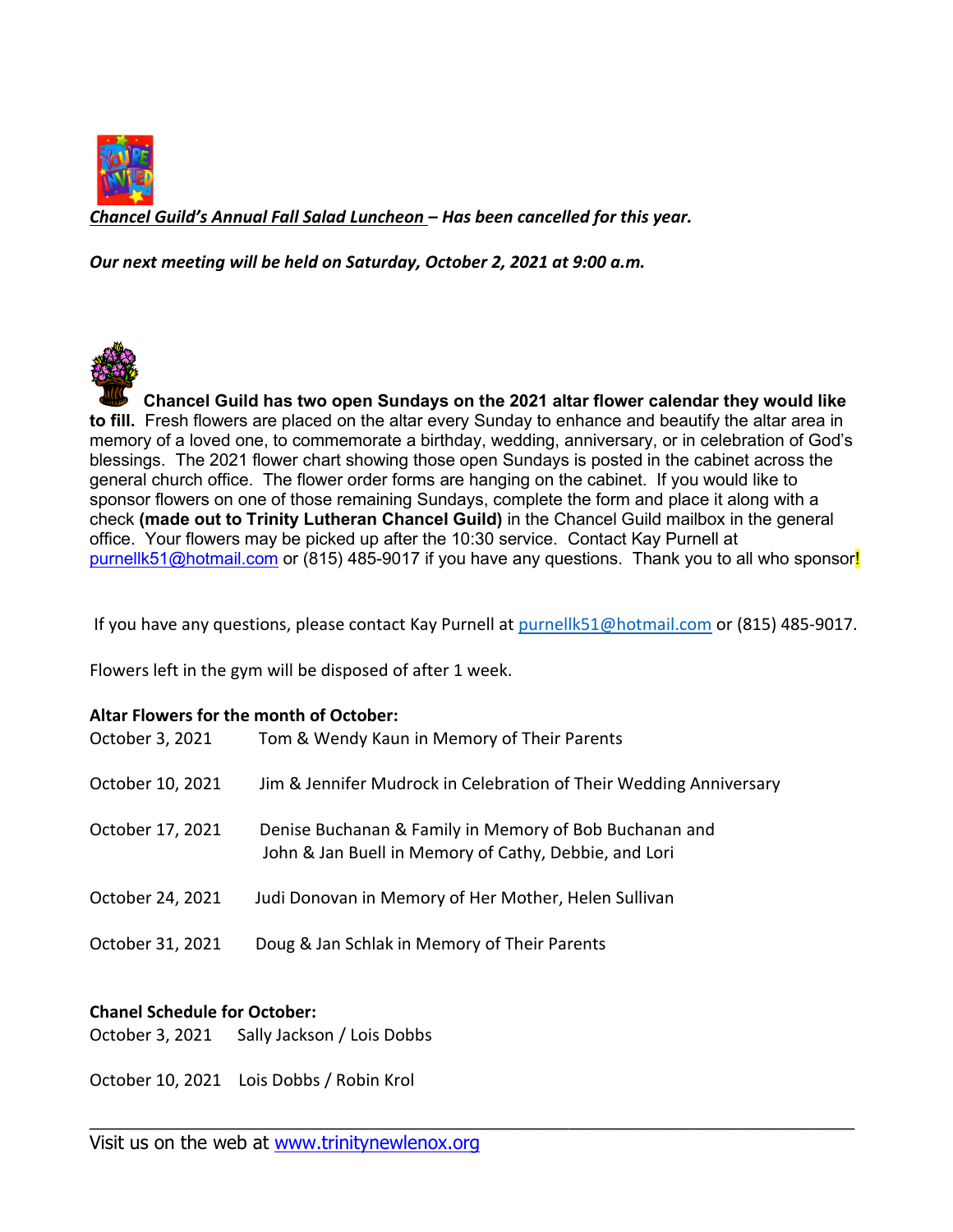- October 17, 2021 Robin Krol / Jan Prospero
- October 24, 2021 Jan Prospero / Kay Purnell
- October 31, 2021 Kay Purnell / Rita Larson



## **Trinity Pre-School**

Pre-School Registration for September 2021-2022. Please tell your friends and neighbors. If you have any questions, please call the pre-school at 815.485.6973. There is a nonrefundable registration fee of \$65.00 per student. The tuition per month for the school year beginning September 2021, will be \$115.00 for two day students and \$145 for three day students. Children must have turned 3 by September 1, 2021.



Sunday School re-opened on September  $13<sup>th</sup>$  and we will meet from 9:15 am till 10:15 am.

Some things to remember:

- Our opening will be held downstairs in Fellowship Hall
- Students will be socially distanced within the classroom.
- Parents will not be allowed in the classroom, except for parents of preschoolers if needed.
- All attending will be required to wear a mask.
- We will follow CDC and Illinois Department of Public Health guidelines.
- Further procedures will be shared with parents once you have registered.

Sunday School will be doing something special for Reformation Day so watch for further details!!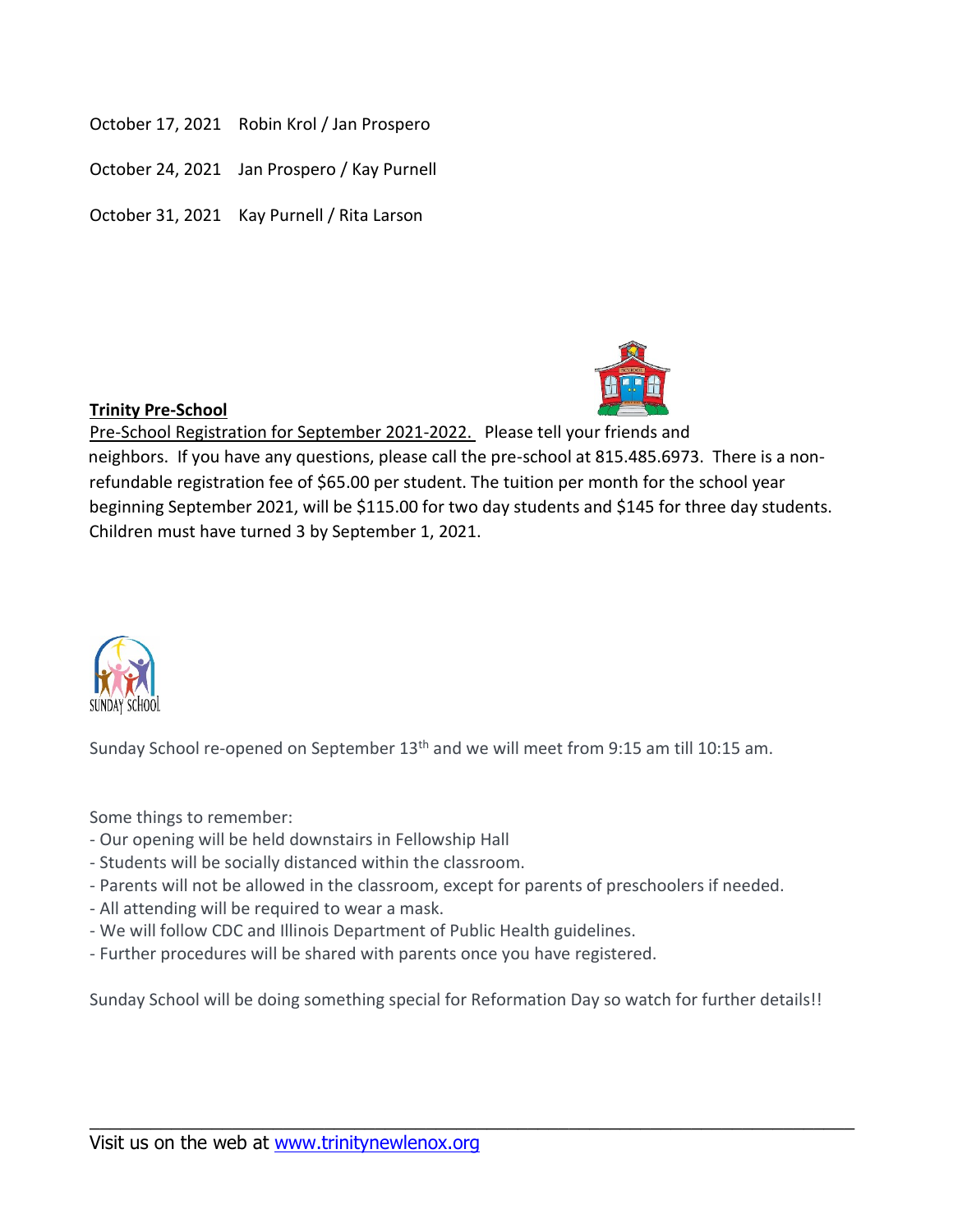

**Social Ministry News –** we will be collecting yarn donations for Vitas Healthcare. They have a group of people that use the yarn to make blankets, prayer shawls, and such for hospice patients.

We are also looking for any donations of fleece material that can used to make no sew lap blankets for their memory care unit.

If you have any of the above, we will have a collection box here at Trinity.

Also, please watch for more details for a date and time when we can get together as a group to put together some of the lap blankets here at church

Join us on October 17<sup>th</sup> between the two services for a special coffee hour to say goodbye to Ginny DeCarlo. Ginny will be moving to Wisconsin on October 23rd. Our next meeting will be held on October 11<sup>th</sup> at 7:00 pm in the church library. All ladies of Trinity are invited to join us!



### **Religious Humor:**

The Doorbell – A pastor is walking down the street one day when he notices a small boy trying to use the doorbell on a house across the street. However, the boy is very small and doorbell is too high for him to reach. After watching the boy's efforts for some time, the pastor walks across the street up to the little fellow and rings the doorbell. Kneeling down next to the child, the pastor smiles and asks, "And now what, my little man?" To which the boy replies, "RUN"!!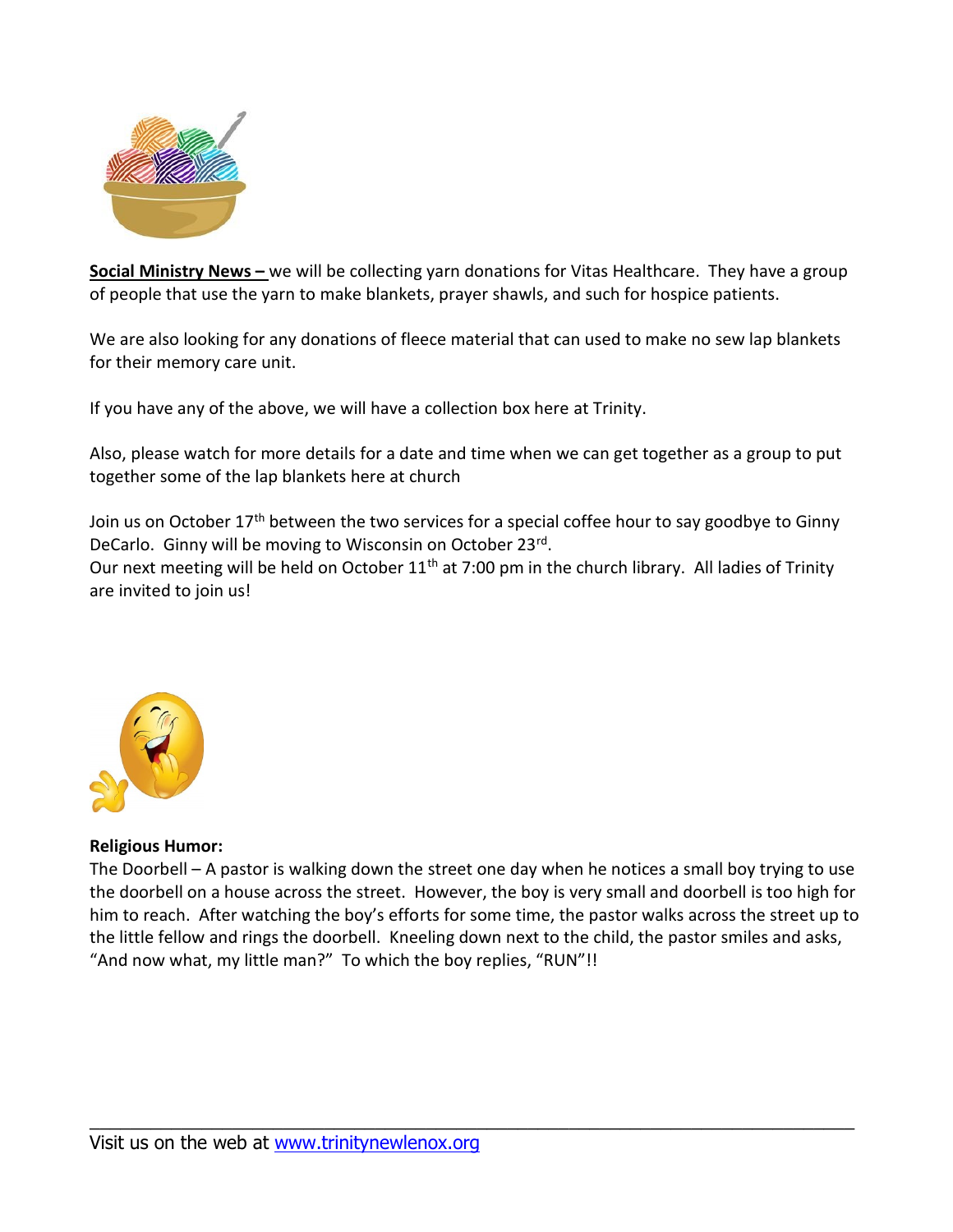

**Wednesday morning Adult Bible Study will begin on Wednesday, September 8 th at 8:30 a.m. in person in the church gym and on Google Meet. It is a very interesting group and everyone is welcome to join. If you would like to join this group online, please email Pastor Hoag and he will send you the link.**

**Thursday night Adult Bible Study will begin on Thursday September 9 th at 7:00 p.m. in person in the church gym and on Google Meet. It is a very interesting group and everyone is welcome to join. If you would like to join this group online, please email Pastor Hoag and he will send you the link.**



**12 th Annual Trinity Craft and Vendor Fair – Saturday, October 16th, 9 a.m. – 3 p.m.** The Craft and Vendor Fair is **INDOORS** this year! Bring a friend and do some early holiday shopping. Shoppers should wear a mask and practice social distancing as much as possible.



**SCRIP GIFT CARDS** – This is a fundraiser for the Youth Group. These cards are the same gift cards that you can purchase from retailers, including over 300 brand-name grocery, department stores, restaurants, gas stations, hotels, home improvement etc. We order the gift cards at a discount and you pay face value for the gift cards. Order forms are on the hallway table below the Youth bulletin board. You may place your order/payment in the gold envelope which is hanging on the end of the desk credenza in the church office. If interested in placing orders online, you will need an enrollment code. Ask Angie Minett for the code or stop by the church office. Direct any question you may have to Angie Minett at [minett411@yahoo.com](mailto:minett411@yahoo.com) or (815) 467.2537. **Deadline for turning in orders, along with payment is Sunday October 10 th**. Pre-ordered gift cards will be available for pick-up the weekend after the order is placed.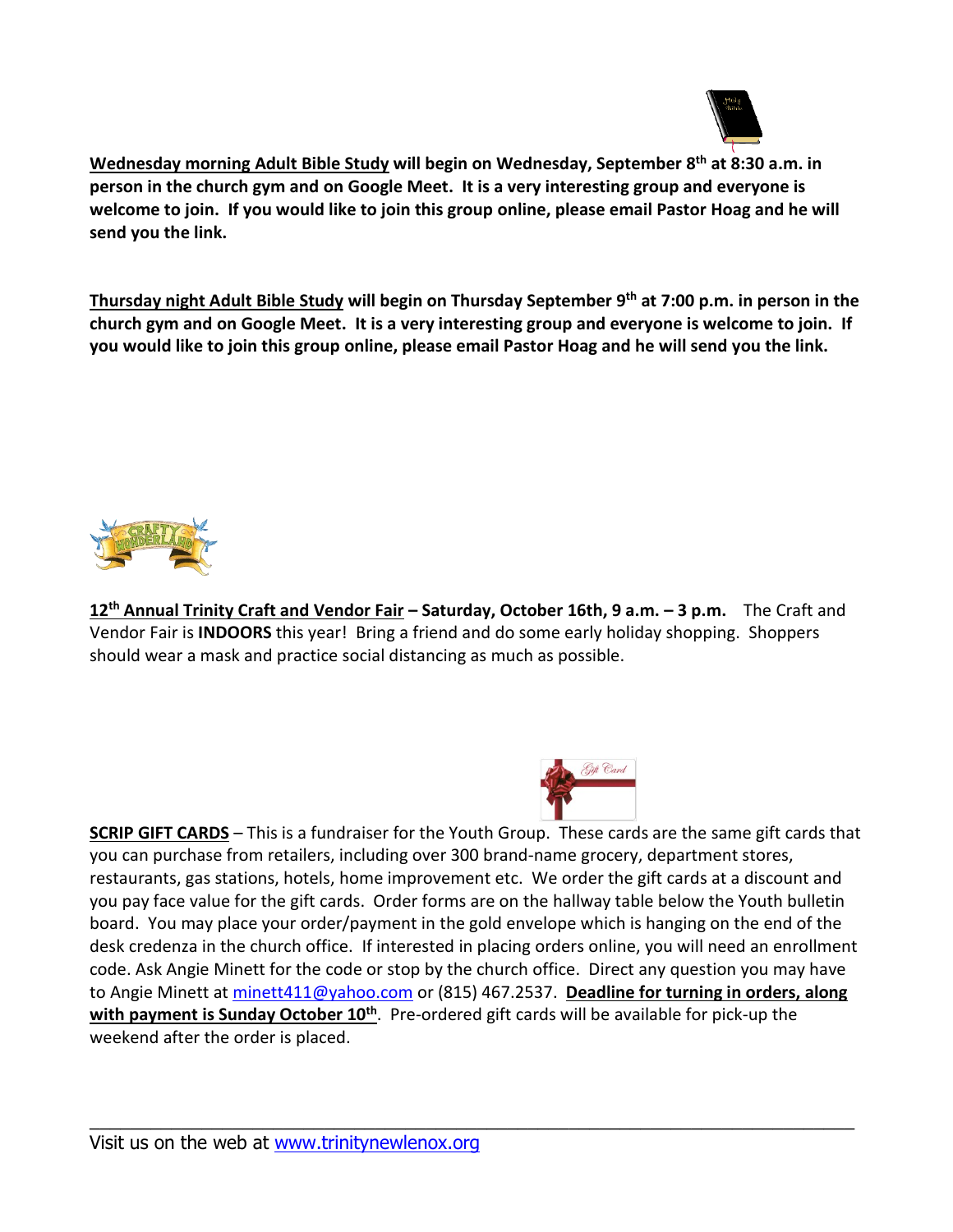



### **October Usher Schedule:**

| October 3rd              | 9:00 am Tom Kaun / Larry Wennlund     |
|--------------------------|---------------------------------------|
|                          | 10:30 am Brett Carr / Paul Krol       |
| October 10 <sup>th</sup> | 9:00 am Ed Tatro / Tim King           |
|                          | 10:30 am Tom Buell                    |
| October 17th             | 9:00 am Mike Gardner / Gary Purnell   |
|                          | 10:30 am Jeff McDonald                |
| October 24th             | 9:00 am Steve Tomany / Randy Varju    |
|                          | 10:30 am John Buell / Phil MacFarlane |
| October 31 <sup>st</sup> | 9:00 am Rex Toepke / Jeff Lorenz      |
|                          | 10:30 am Paul Krol / Diane Sewing     |

**If anyone is interested in being an usher, please contact Ed Tatro or the church office.**



**Prayer Chain:** Please feel free to contact Beth Parker if you have a prayer request. You may call Beth at 815.485.6842 or email her at [elizabemarie@sbcglobal.net.](mailto:elizabemarie@sbcglobal.net) You may also contact Pat Fuerst at 815.485.6441 or email her at ppfuerst@gmail.com.

A big Thank You to Ginny DeCarlo for the many years she has been a part of the Prayer Chain Group.

## **Church Council Meeting, Sunday, October 10 th at 7:00 pm**

\_\_\_\_\_\_\_\_\_\_\_\_\_\_\_\_\_\_\_\_\_\_\_\_\_\_\_\_\_\_\_\_\_\_\_\_\_\_\_\_\_\_\_\_\_\_\_\_\_\_\_\_\_\_\_\_\_\_\_\_\_\_\_\_\_\_\_\_\_\_\_\_\_\_\_

Visit us on the web at [www.trinitynewlenox.org](http://www.trinitynewlenox.org/)